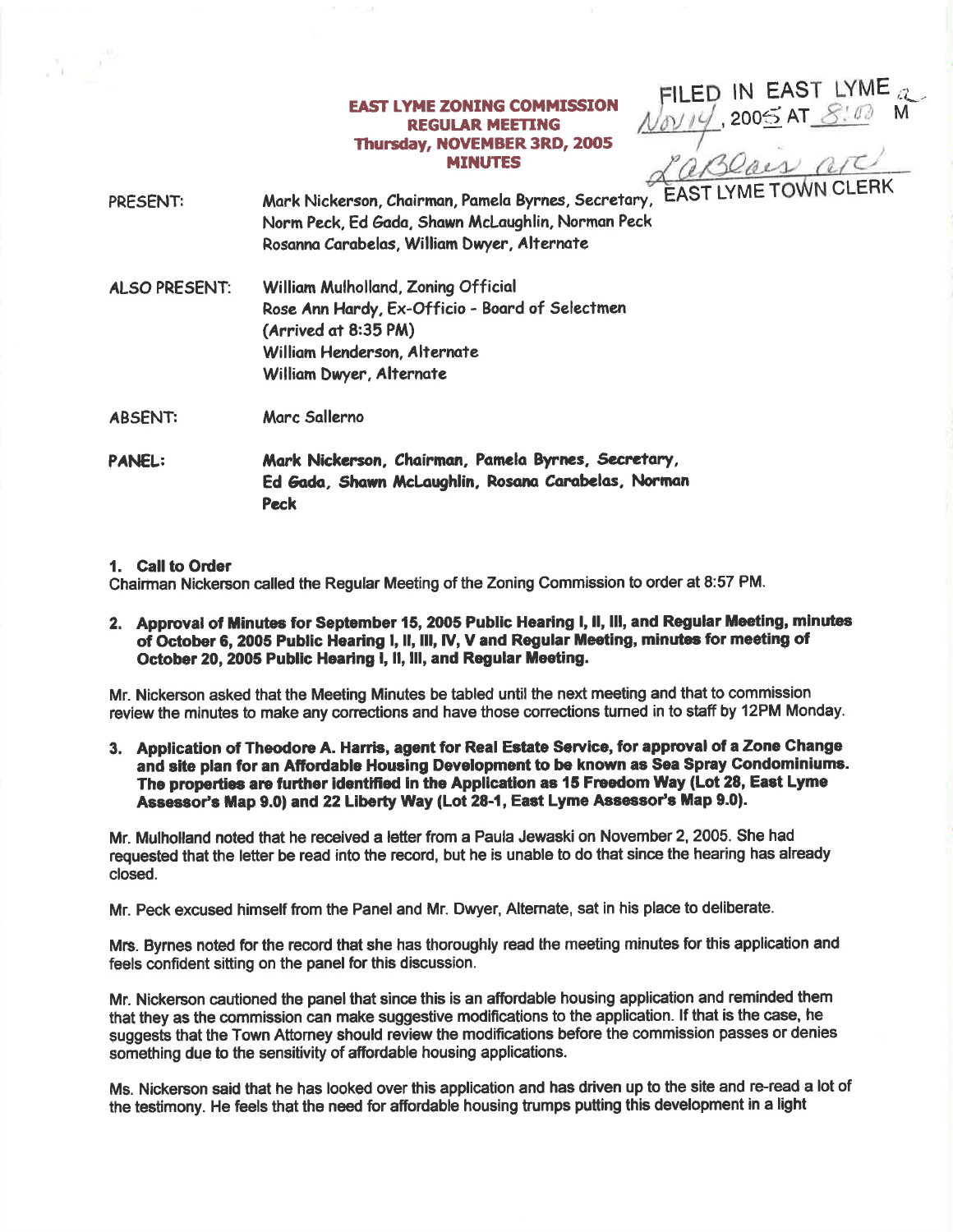industrial zone. However, he also feels that noting trumps safety or the flow of a community and how it will look 40 years from now. His concem is the 8 dwellings at the bottom of the hill. They are separate from the rest of the development in every way. They have a separate entrance that is nearly a football field length away from the rest of the community. The garbage is at the top of the hill. The units at the top of the hill are in a almost gated community. The developer is putting up signs and pillars that will tell people that they are leaving the industrial park and they are going into a residentialarea. The buildings at the bottom of the hill don't have that same distinctive separation. They are almost right up against the businesses in the industrial park. He has reviewed this with the Town Attorney and with Mr. Mulholland. He would like to see those 8 units back on top of the hill. He is aware that the developer needs that number of units in order to make the projectwork. He would like to write a motion that would approve the application with a modification that would put those 8 units back on the top of the hill. He has spoken with Mr. Mulholland and he feels that those units could be put back on the top of the hill. Mr. Nickerson expressed that he is willing to give on the buffers at the top of the hill as long as it is still within the 10' regulations. Mr. Nickerson said that he does not want to take away the green space at the top of the hill and feels that they could still maintain the same number of units by going a little more into the buffers and putting an extra unit or 2 at the end of some of the structures that are already planned. He feels that there is a major safety factor at the bottom of the hill for children. Even though the numbers suggested in the presentation indicate that there will most likely be a minimal number of children in the development, part of what they are hoping to do with the workforce/affordable units is to bring in young families who may very well have young children. For these 8 units at the bottom of the hill, there will be no place for children to go play other then into the industrial park. He feels there is a safety factor down below that the commission should not see through.

Mr. Nickerson suggested that they draft a motion to have the Town Attorney review.

Ms. Carabelas said that ffthere were a way to bring those 8 units to the top of the hill; wouldn't the developer have done that?

Mr. Mulholland said that there were originally more units at the top of the hill, but staff recommended moving some of them and eliminating others to allow for more green space and create a better quality of life. He also said that the commission is within its right to modify the site plan.

Mrs. Byrnes asked if there is room at the top of the hill to do what Mr. Nickerson asked without destroying the available green space.

Mr. Mulholland said that he believes that there would be available space to do this, but would need to go over the details with the Town Engineer. He said that they would loose some of the green space in moving the units, but if that the question is if they can do it in a way that would be livable.

Ms. Carabelas said that she does not see a problem with the 8 units being at the bottom of the hill. She really likes this project because the affordable housing units are mixed in with the market rate units. She urged that the commission strongly considers approving this application as it is. She feels that asking the developer to re-engineer the site plan is an unfair expense to the developer who is trying to provide affordable housing.

Mr. Mulholland explained that it would not be a hardship on the developer to go back and re-anange the site plan because these days, things like that are all done on computer and can modify it as they go once the preliminary information is in the computer.

Mr. Nickerson said that he wants to keep the open space in the middle of the development but put a unit or 2 at the end of some of the existing buildings. He does not believe that this is something that would hold up this project.

Ms. Carabelas said that she feels it unfortunate that they can't hear from the developer on this issue because the hearing has been closed.

Mr. Mulholland said that this level of plan is a result of the staff request to increase the open space.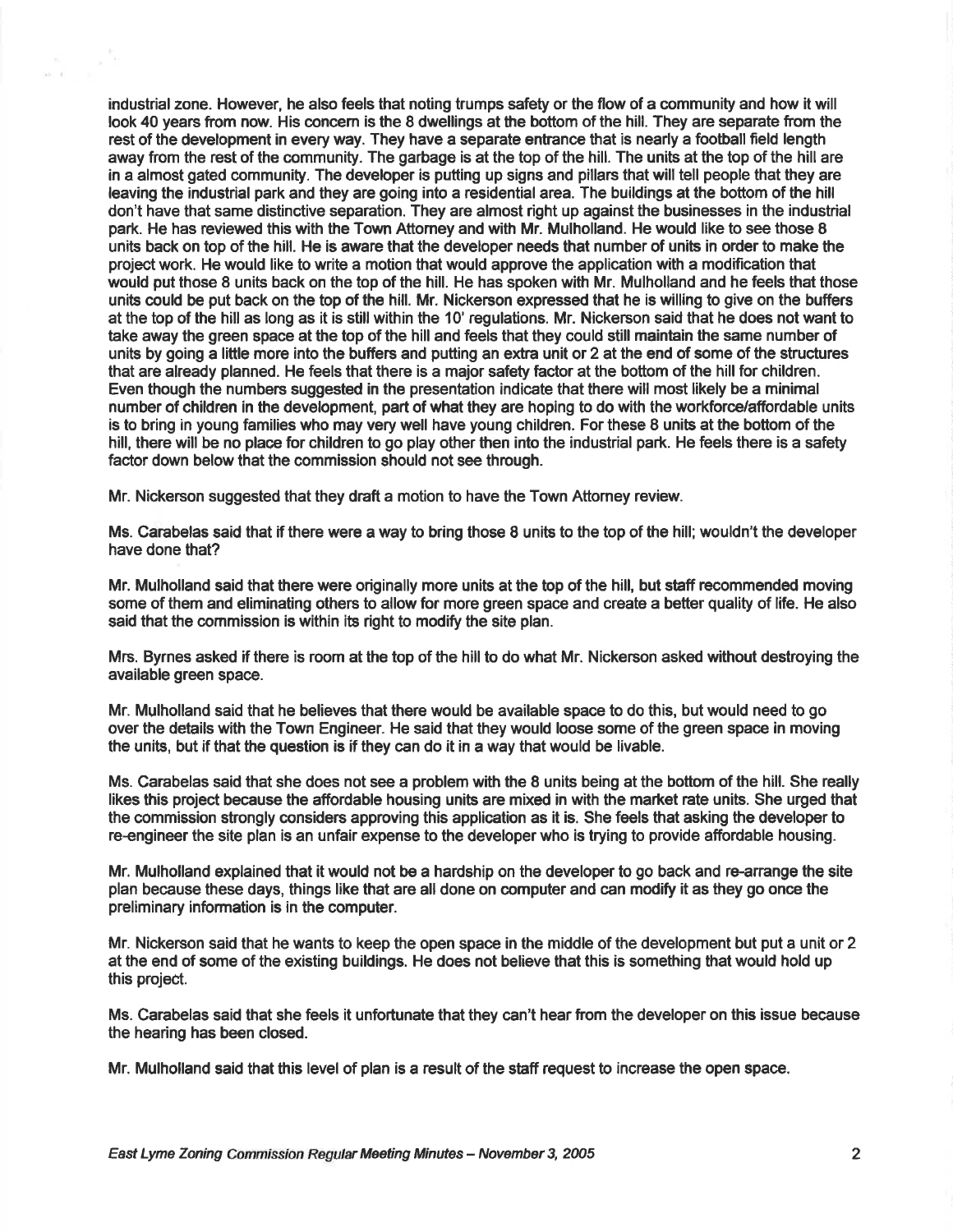#### \*\* Motion (2)

- 10

Mrs. Carabelas motioned to approve the application of Theodore A. Harris, agent for Real Estate Service for approval of a zone change and site plan for an affordable housing development to be known as Sea Spray Condominiums. The affected properties are identified in the application as 15 Freedom Way, (Lot 28 East Lyme Assessor's Map 9.0) and 22 Liberty Way (Lot 28-1, East Lyme Assessor's Map 9.0) as presented. The site plan, as modified, now proposes a total of 110 units on approximately 10 acres of land of which 77 units would be market-rate condominium units and 33 units would be affordable condominium units. The affected properties are identified in the application as 15 Freedom Way, (Lot 28, East Lyme Assessor's Map 9.0) and 22 Liberty Way (Lot 28-1, East Lyme Assessor's Map 9.0). The Applicant's parcels are currently zoned as a Light industrial district bordered on the west by the Rocky Neck Connector from Interstate 95 to Route 156, on the north and east by the state owned property and on the south by a Light industrial District: and

WHEREAS, the Commission has determined that an approval of the Application would result, in fact, in a change in the zone of the designated area such that the Application is the functional equivalent of a request for a change in zone and should be treated accordingly. The Commission, having determined that the application consists of a request for a change in zone, has made the requisite referrals to the Planning Commission pursuant to General Statutes 8-3a and the Southeastern Connecticut Council of Governments pursuant to General Statutes 8-3b; and

WHEREAS, the Commission held multiple public hearings on the Application and listened to numerous hours of testimony during those hearings. In making its decision, the Commission is considering and taking into account the Application, the testimony and exhibits submitted at the hearings on the Application.

WHEREAS, for the purpose of this application, the Commission will address this motion in two separate parts:

- A. The request for a zone change to an Affordable Housing District; and
- B. The request for approval of a site plan for an Affordable Housing Development.

#### A. THE ZONE CHANGE REQUEST

WHEREAS, the Commission finds that the application for the zone change advances the substantial interest in public health and safety for reasons which are supported by sufficient evidence in the record; and

WHEREAS, the Commission finds that there is substantial public interest in the construction of affordable housing and a need for more affordable housing in the Town of East Lyme; and

WHEREAS, the application for the zone change is consistent with the Plan of Conservation and Development, providing economically diverse housing; and

WHEREAS, the proposed site is substantially free of development constraints such as wetlands, bedrock soils, steep slopes and primary aquifers; and

WHEREAS, the proposed site plan is within the boundaries of the prescribed area served by, and readily connected to, public water and sewer which the Commission deems necessary for the public health and safety in the construction of dense, multifamily residential development and such service is available; and

WHEREAS, the proposed site is located closely to major thoroughfares and would provide a minimal traffic hazard for ingress and egress to the development and would not adversely affect the traffic patterns of existing Town roads; and

Modification: The Commission expresses the following concerns and strongly encourages the developer to look at a way to incorporate the 8 units at the bottom of the development into the upper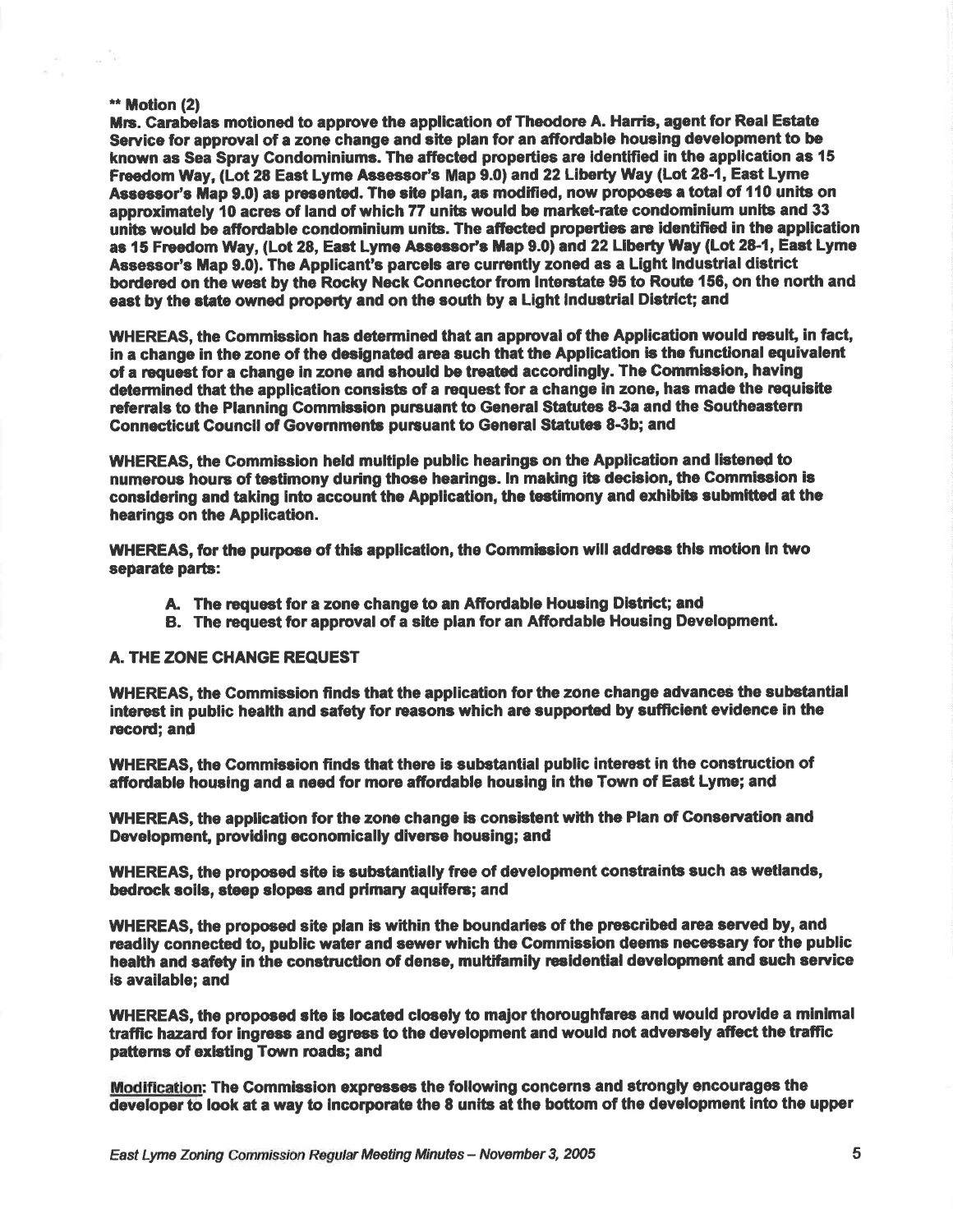part development without significantly compromising the design and open space available. If so modified, the new site plan would require staff approval.

BE IT THEREFORE RESOLVED, that the Zoning Commission hereby APPROVES the Applications for a change in zone to an affordable Housing District from Light Industrial District.

# **B. THE SITE PLAN APPLICATION**

n S

 $\mathcal{L}$ 

WHEREAS, the Commission finds that the site plan has been prepared in accordance with the purpose and intent of these Regulations which is to provide for safe and efficient vehicular and pedestrian circulation, prevent the erosion of soil and the excessive run-off of drainage water, protect natural resources, enhance the appearance of the Town and maintain property values through preservation of existing vegetation and planting of new landscaping material, protect adjacent properties from excessive noise, glare, heat, dust, litter and loss of privacy, and protect public health, safety and general welfare; and

WHEREAS, the proposed site plan conforms with regulations inherent to the above referenced, presently approved zone change to which the parcel is subject; and

BE IT THEREFORE RESOLVED, that the Zoning Commission hereby APPROVES the Affordable Housing site plan.

BE IT THEREFORE RESOLVED, that the Affordable Housing Application is APPROVED.

# The Motion was seconded by Mrs. Byrnes. **Motion Passed, 5-1-0**

# **Reason for Opposition**

Mr. Nickerson explained that the reason for his opposition was because he felt that the modification should have been a part of the approval, not a suggestion.

4. Niantic Main Street to amend the East Lyme Zoning Regulations to permit outdoor dining/patios and to modify Section 25.5 by eliminating the restriction permitting apartments (Mixed Use) only over retail and office uses in CB Zones.

Mrs. Byrnes noted for the record that she has read all of the meeting minutes and feels confident to participate in the panel.

Mr. Nickerson noted that there was concern at the Public Hearing about there being non-conforming changes in the regulations, but he noted that any time you make a change to a regulation, there will always be nonconforming issues. He would like to address some of these concerns.

Mr. Mulholland said that there was discussion from the public hearing that the public had concern about nonconforming, canopies, side curtains and parking. Going right to the outdoor dining, there has been a modification to #5 which now requires full course meals to be served on the outdoor patio if there is to be alcohol served.

Mr. Peck expressed that he feels that the public filled this application so full of holes that if they were to try to correct it, that it would be illegal for them to adopt it.

#### \*\* Motion (3)

Mr. Peck motioned to deny the Application of Niantic Main Street to amend the Zoning Change to permit outdoor dining/patios and to modify Section 25.5 by eliminating the restriction permitting apartments (Mixed use) only over retail and office uses in CB Zones. He strongly recommends that the applicant come back to the commission with a similar motion that addresses the concerns presented by the Zoning Commission and public.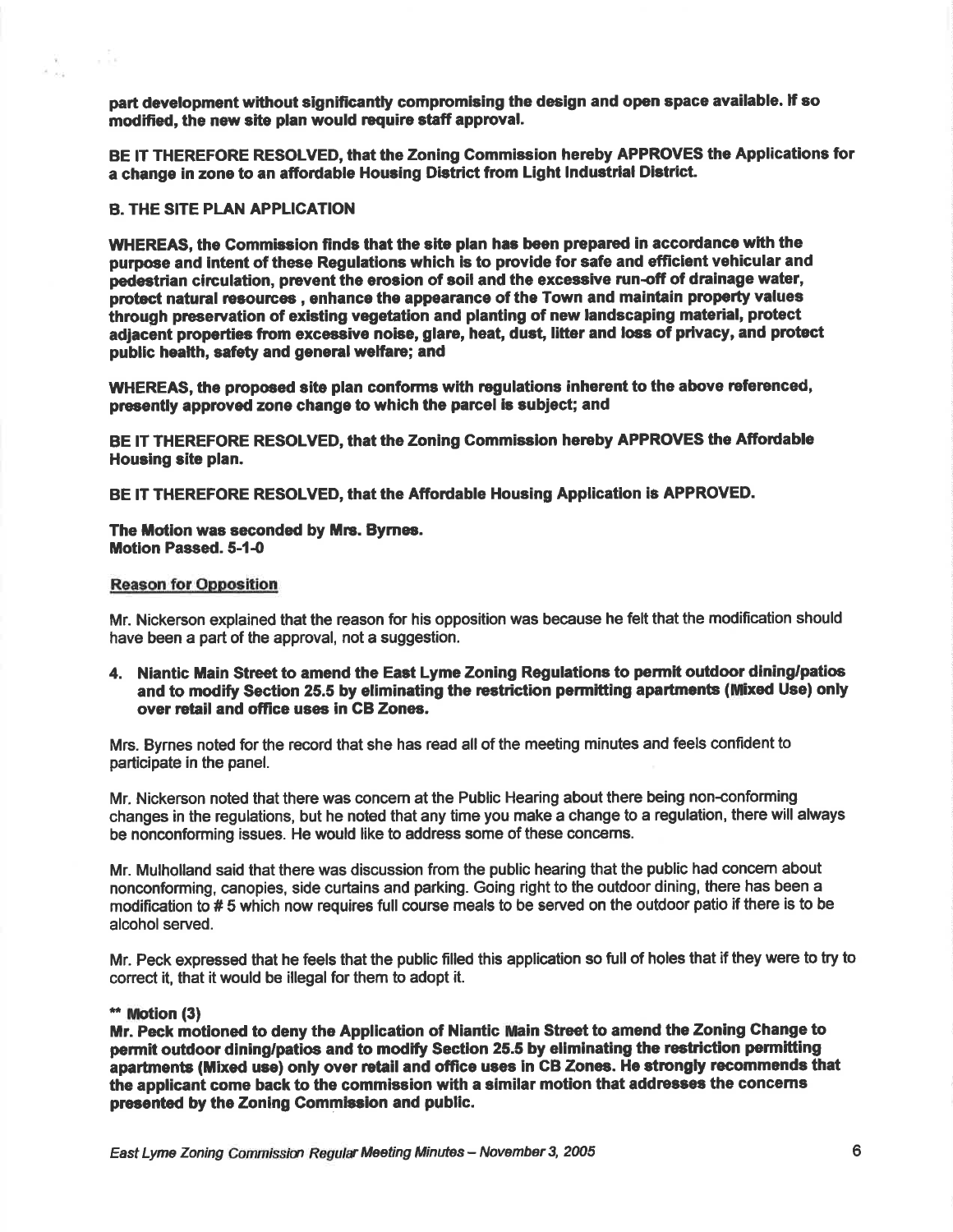# The Motion was seconded by Ms. Carabelas.

#### Discussion

 $\mu\tau_{\rm{min}}=0.1$ 

Mr. Nickerson said that he's not sure that the arguments that were proposed were substantiated.

Mr. Peck feels that the topic of alcohol, music and outdoor dining are very sensitive items that he feels should be re-examined.

Mr. Mulholland said that #12 of the application said that music may be permitted with a special permit in accordance with Section 25. This would require a special permit for those activities.

Mr. Peck thinks that this application could be better written.

Mr. Nickerson said that they could appoint a sub-committee to bring this back before the Zoning Commission.

Mr. Peck said that there were members of the public at the last hearing who had expressed an interest and who might be willing to sit on a sub-committee with a couple members of the Zoning Commission to work through these issues.

Mrs. Byrnes said that she would want to keep the ball rolling on this and asked if there's a way to do that an continue it.

Mr. Nickerson said that he thinks that if they start putting this into a sub-committee it will not be back before them for a couple months.

Mrs. Byrnes asked Mr. Peck what his concerns are.

Mr. Peck said that he thinks that the regulations should be more flexible and that they are too tight in a lot of places. He feels that this should give the commission some flexibility to waive/adjust things.

Mr. Nickerson suggested annual permits.

Mrs. Byrnes said that the 1OPM cut off for the outdoor dining is too early

Mr. Nickerson called for a vote on the motion on the table.

#### Motion Passed. 6-0-0

Mrs. Byrnes said that if they are going to appoint a sub-committee she would like to see this application back in from of the commission quickly. She feets this is a good things and it would be a good draw for downtown Niantic.

5. Affodable Housing Application of Landmark Development Group, LLG for (a) amendment of Section 32 of the East Lyme Zoning Regulations ("Affordable Housing District") and (b) rezoning the prcperty identlfted in the Applicatlon as land of Jarvis of Gheehire, LLC and Saryent's Head Realty Corporation, identified on East Lyme Tax Assessor's Map 27, Lot 14; Map 31, Lot 4; Map 31.2, Lots 3 & 8; Map 32.1, Lots 2 & 36; Map 32, Lot 1, from its existing Zoning Designation to an Affordable Housing District Designation.

Mr. Mulholland said they will be ready for discussion on November  $17<sup>th</sup>$  and that they have been in discussion with the Town Council about this application. As the commission is aware they have had 2 previous applications by thie applicant, all of sensitive issues so it is very important that the commission write some notes and be prepared for the discussion on November 17 $^{\rm m}$  so that the commission can bring that to conclusion.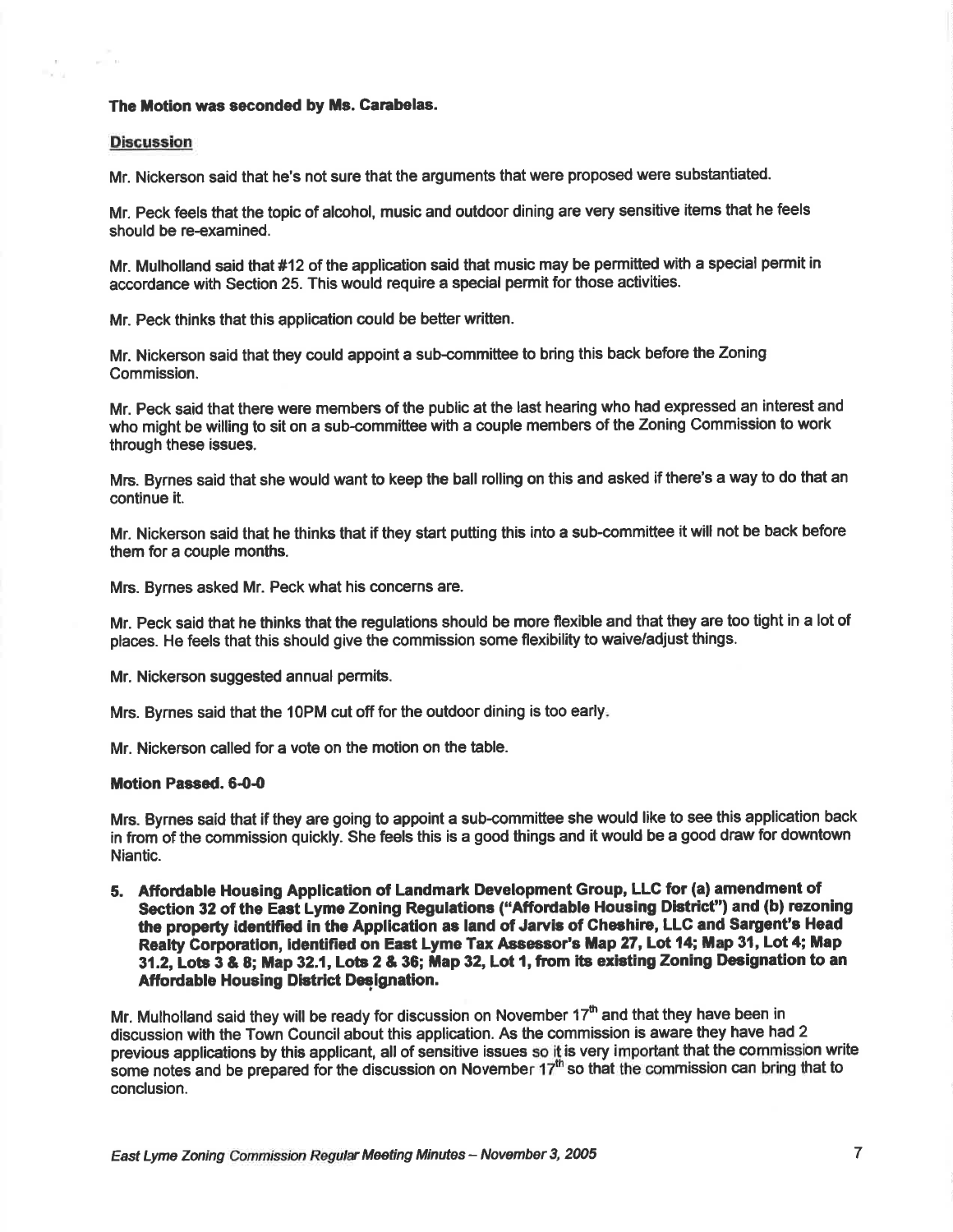Mr. Nickerson asked if a decision needs to be made that night.

Mr. Mulholland said that he believes that the cut off date is a few days after that and he will double check on that. He also said that council will be there in case they need to draft a motion that night. In addition, Mr. Mulholland believes that there will be time for a back up date if the commission needs it.

Mr. Mclaughlin asked when the year ends.

Mr. Nickerson said that the year ends December 1, 2005

6. Application of George P. Mitchell for a Special Permit to construct a multi-family/multi-story dwelling and Coastal Area Management Site Plan Review at property identified in the application as 308 Main Street, Niantic, CT. The property is further identified in the application as East Lyme Assessor's Map 12.1, Lot 120.

Mr. Nickerson said that he needs more time to think about this application.

Mrc. Bymes said that she wishes they could have a design like what was proposed for the Sea Spray development.

Mr. Nickerson said that he would like to take some time to look over this application and walk around the site.

Mr. McLaughlin said that he has done just that and feels that it will not be as overwhelming as it seems.

Mr. Nickerson called for a motion to continue the application.

#### \*\*Motion (4)

 $\mathcal{C}$ 

Mrs. Byrnes motioned to continue the Application of George P. Mitchell for a Special Permit to construct a multi-family/multi-story dwelling and Coastal Area Management Site Plan Review at property identified in the application as 308 Main Street, Niantic, CT. The property is further identified in the application as East Lyme Assessor's Map 12.1, Lot 120. The Motion was seconded by Mr. McLaughlin.

# Discussion

Mr. Peck feels that the new design is an improvement from the original design. He likes the Main Street side of the building. He's not in love with the water side but feels that it is acceptable.

Mr. Nickerson said that he's borderline.

Mrs. Byrnes said that she's hoping for better then acceptable for a downtown that they are trying to pull up.

Mr. Nickerson and Mrs. Byrnes agree that it is better then the original design.

Mrs. Carabelas thinks that it is better and that she understands what they are trying to do on the water side of the building and doesn't think it will be that bad. The only thing that she feels doesn't fit are the stairwells. She likes everything else.

Mr. Gada said that he would like to see something done with the stairwells as well, but you can only do something with what you have to work with.

Mr. Peck asked Mr. Mulholland if they have exhausted the efforts as far as architecture with the applicant.

Mr. Mulholland said that he doegn't think so. These buildings are always a scale of economics as well as a thing of beauty. The applicant expressed that they don't feel it's possible to enclose the stainrells.

Mr. Peck said that they are trying to promote people living downtown.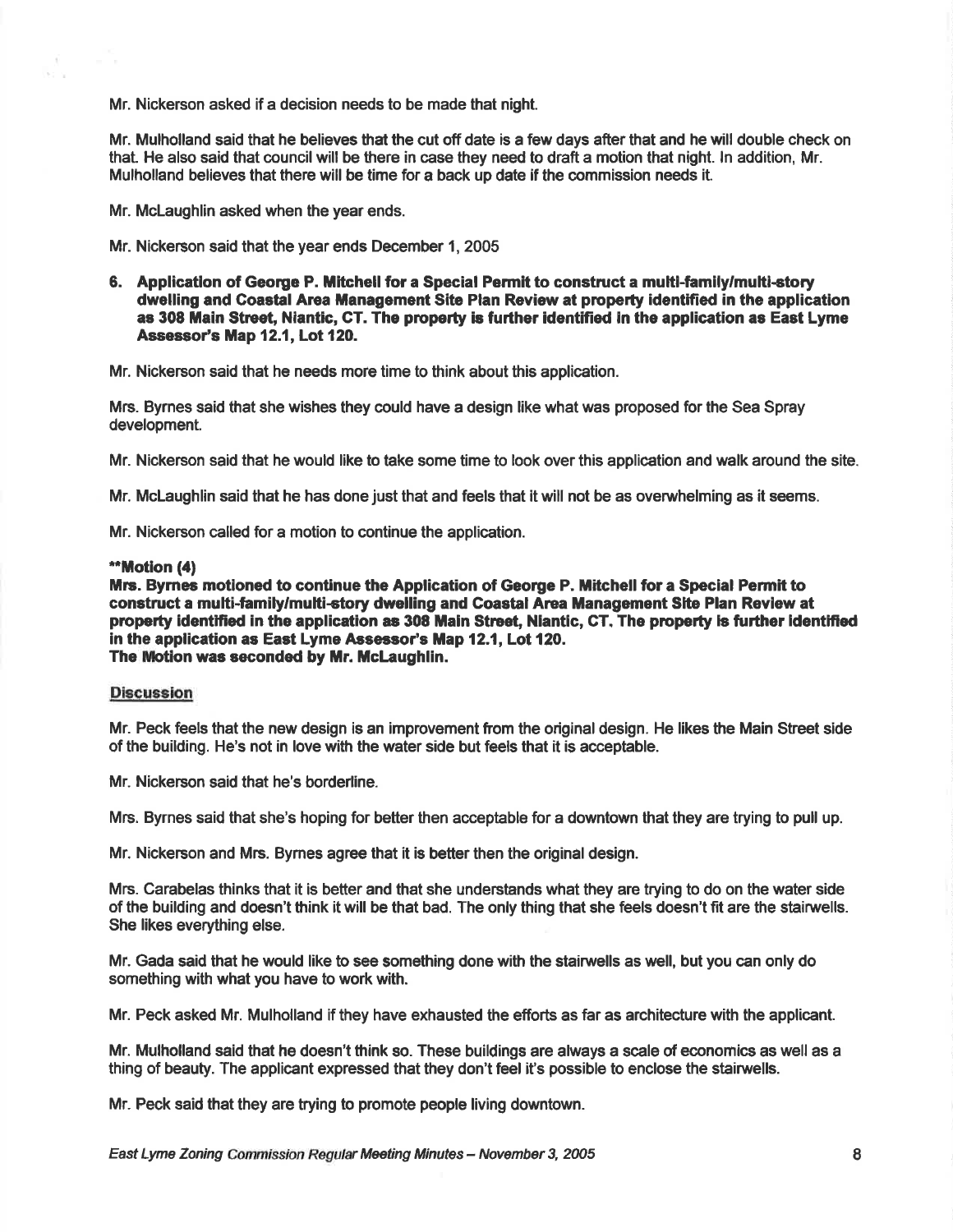Mr. Mulholland said that they have variety in the downtown area to take into consideration when deciding what is acceptable.

Mr. Nickerson called for a vote to the motion on the table.

#### Motion Passed. 6-0-0

# Old Business<br>1. Stormwater

 $\sim 18-3$ 

y R

Mr. Nickerson said that they have a sub-committee assigned.

Mr. Peck recommended that the commission review the study done in the Waterford Glenbrook Green community where  $\frac{1}{2}$  of the development was done in a traditional 60's, 70's, 80's classic curbing drainage and the other half of the community was done in old fashioned, non-curbed sheet drainage and the old/new way has proven over 10 years to be much better and has been monitored by the DEP. He suggested that the committee and planning board adopt these ideas. He gave the commission a copy of the study.

Mr. Nickerson suggested that someone bring a copy of this study to the planning commission next time they meet so that they can all be on the same page.

Mr. Mulholland said the he will share this information with the Planning Commission and he will include this in the initial packet of information that they are putting together for this.

# 2. Aquifer Protection

Mr. Nickerson met with the Board of Selectmen.

Ms. Carabelas said that the Board of Selectman voted and made the Zoning Commission the official Aquifer Protection Agency in the town.

Mr. Nickerson said that this means that they will start adopting Aquifer protection into the Zoning Regulations. He also said that there will be mandatory regulations that will go into effect in 2008.

#### 3. Subcommittee – Niantic Village – CB Zones (Mark Nickerson & Marc Salerno)

#### **New Business**

1. Application of Pete J. Springsteel for a Coastal Area Management Site Plan Review to construct an addition and renovate a single family dwelling at property identified in the application as 1 Point Road, Niantic Connecticut. The property is further identified in the application as East Lyme Assessor's Map 04.14, Lot 6.

This was not heard.

2. Any other business on the floor, if any, by the majority vote of the Commission. There was none.

#### 3. Zoning Official

Mr. Mulholiand suggested that the commission hold a special meeting on December 15, 2005 to address the proposed amendment by Mr. McNamara who applied to amend Section 32, Affordable Housing Regulations.

#### 4. Comments from Ex-Officio

Rose Ann Hardy, Ex-Officio, said that the Board has discussed the Public Safety building proposal again. The study that they hired a separate analyst to do, has been retumed and the High School came out with the highest rating. However, the board is aware that this does not take into account the sociology or culture of the town. They are going to have a workshop session and will have the Public Safety Board come in and hope to move forward with a site.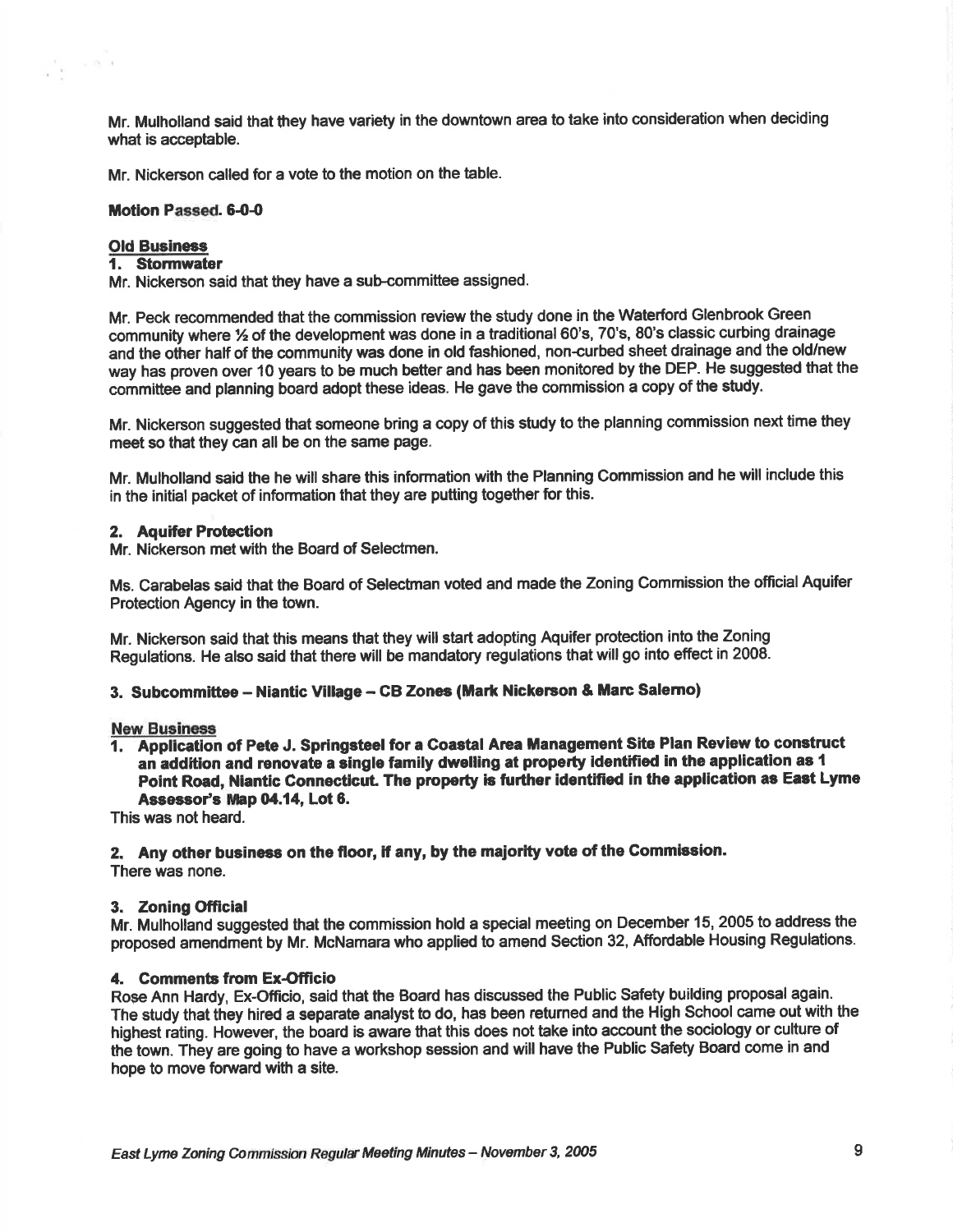The Danel Quam special taxing district is still under consideration. They have their economic advisor of the town doing some research. They are trying to find an independent person to do an economic analysis for them. She feels this would be good for the town, but they have not decided on that individual yet.

The Board of Selectman passed 4 ordinances last night:

general.<br>Nati

- The first for tax relief of the elderly which has 2 components:<br>o lncome based: would allow for credits for the apprais
	- o lncome based: would allow for credits for the appraised value of the property.<br>O. Deferred plan and "charge" their taxes and the taxes would be paid at the sale
	- Deferred plan and "charge" their taxes and the taxes would be paid at the sale of the property with interest or as a part of the individuals' estate.
- Veterans who automatically receive a \$2,000 tax exemption from the State of Connecticut, the town can also provide additional relief. After going to public hearing they decided on an additional income qualified \$5,000 exemption and this is off the assessed property value, not off the boftom line of the tax bill. There are about 99 people who would qualify for this.
- They passed an exemption for handicap people who have a vehicle that has been modified for primarily handicap uses. This will affect 13 individuals.
- They passed an ordinance that made the Zoning Commission the official Aquifer protection agency for the Town of East Lyme.

They are looking at a proposal from CL&P that will allow the town to own their own utilities.

Mrs. Byrnes said that she was very interested in the DEP moving to a clean energy building in San Diego. She said that there's a building out in San Diego got almost all of their building paid for by making it a "Green" building.

Ms. Hardy said that they are looking into the possibility of making the new Public Safety building a "Green" building.

Mr. Nickerson asked if they put the Public Safety building on High School grounds, would they be taking away a field in the back?

Ms. Hardy said that the initial drawing showed that they would need to take a corner of one of the fields and a portion of another. Perhaps, if that were the site, someone with a little more creativity could position it differently.

Mr. Nickerson said that from what they hear now from parents, they don't have enough fields to practice and taking away some of the existing fields would be moving backwards,

Ms. Hardy said that the Roxbury Rd and Society Rd's both have very high potential.

# 5. Gommente from Zoning Boad llalson to Planning Gommission

#### 6. Comments from Chairman

Mr. Nickerson asked that commission look over all the notes carefully from beginning to end to refresh their memories. He reminded the commission that people have a tendency to rememberwhat they last heard so it's important that they re-read everything to have a full picture of what they need to go over.

#### 7, Adjournment

Mr. Nickerson called for a motion to adjourn at 9:45 PM

 $**$  Motion  $(5)$ Mrs. Byrnes motioned to adjourn the November 3, 2005 meeting of the East Lyme Zoning Gommission. The Motion was seconded by Mr. Gada. Motion Passed. 6-0-0